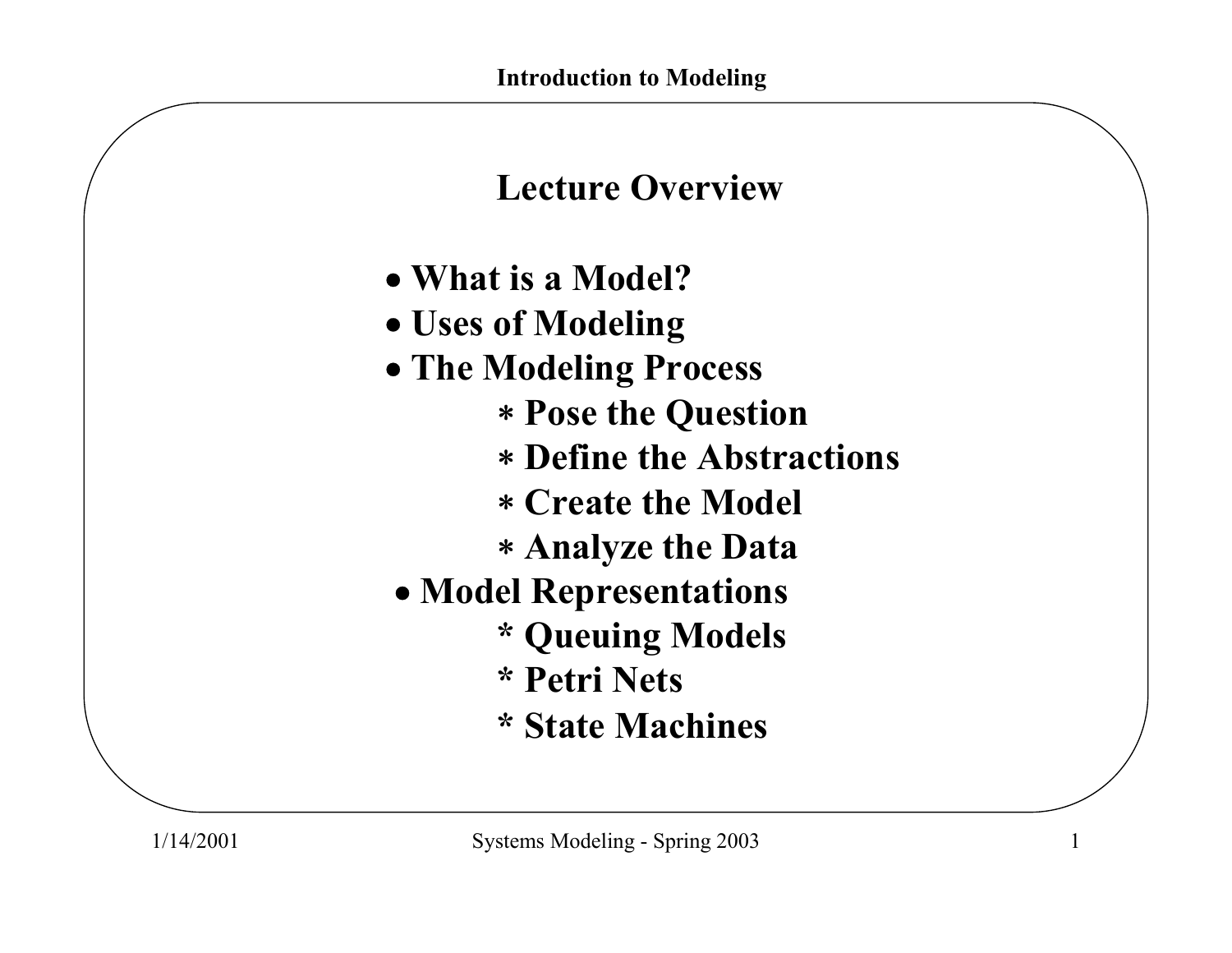**What Is a Model?**• **A representation of a system that is** <sup>∗</sup>*simpler tha n the actual system* <sup>∗</sup>*captures the "essential characteristics"* ∗ *evaluaable for a property of interest* • *Examples*

- <sup>∗</sup>**A hardware system as a block diagram.**
- <sup>∗</sup>**An operating system as a network of queues and servers.**
- <sup>∗</sup>**A software system as an object model.**
- <sup>∗</sup>**A parallel computer as a Petri net.**
- <sup>∗</sup>**A communication protocol as a set of interacting state machines.**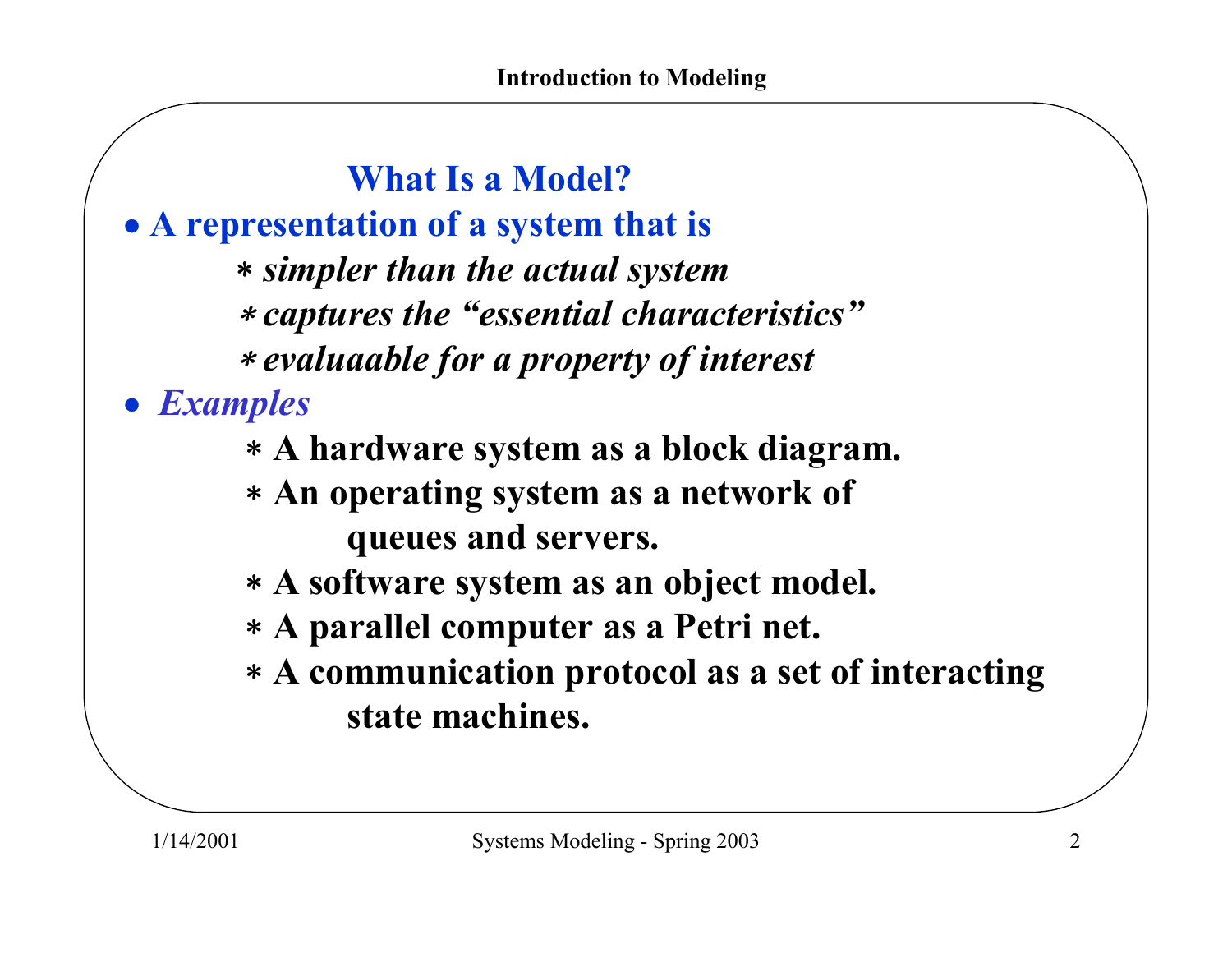**"Simpler"** • **Easier to construct than the actual system** ∗ *server utilization = .005 \* #users* <sup>∗</sup>*Performance in 1 year can be estimated by running a workload generator on the current system* • **"Simpler" often means "has fewer parameters"** <sup>∗</sup>**Example: Computational Complexity (O(•) notation): captures almost no details of any real hardware or implementation, yet provides useful information. "Simpler" almost always means a more abstract representation than the representation of the actual system.** <sup>∗</sup>**Example: A resource allocator as a queue/server pair.**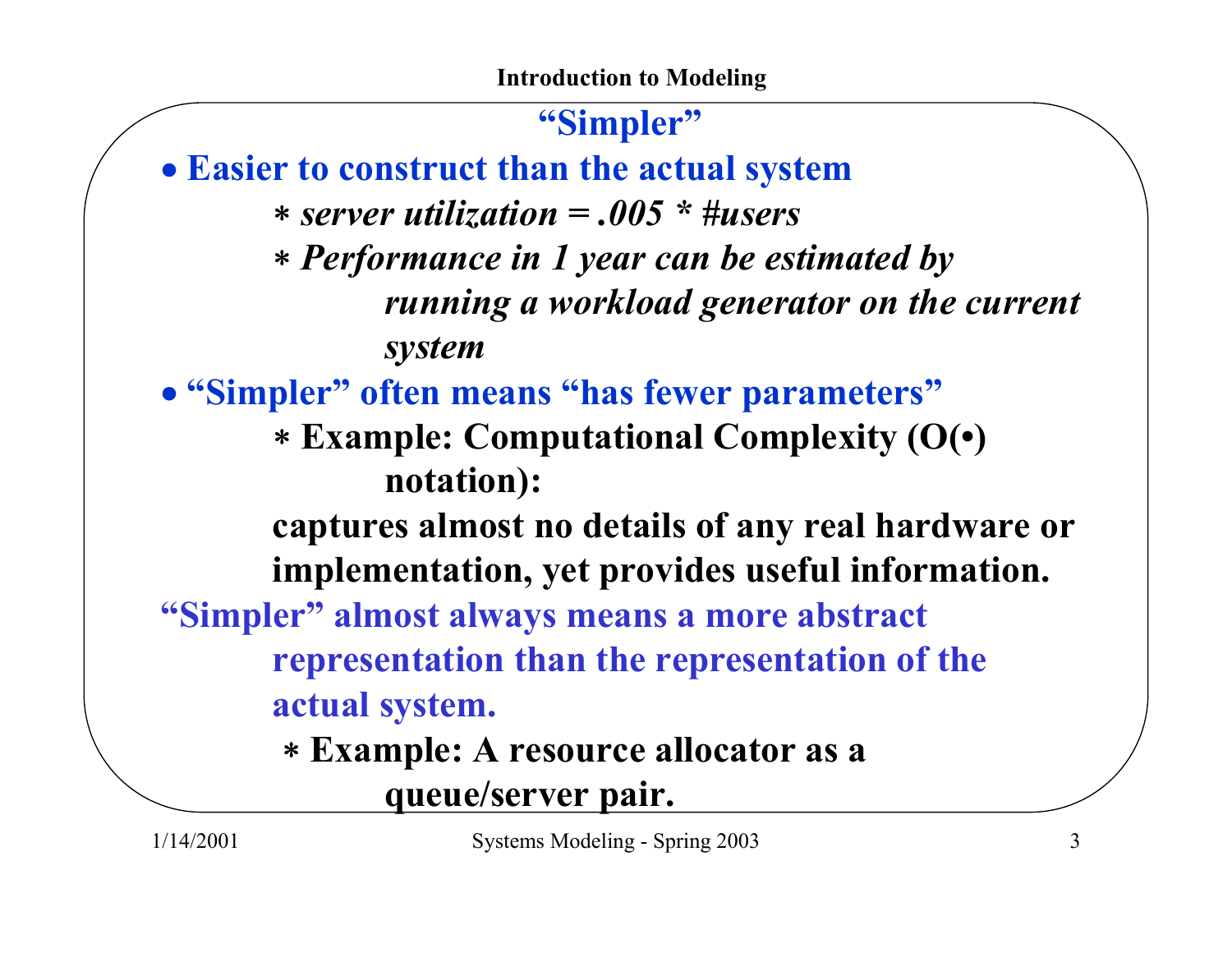**"Captures the essential Characteristics"**

- **Includes only those characteristics that affect the property to the level of accuracy desired for the question that has been posed**
	- <sup>∗</sup>*My web server needs more disk capacity. Can I just add disks or must I add servers?*
	- *\* Do you model file buffer space effects or not?*
- **Deciding whether or not a model captures the essential characteristics is a multi-dimensional issue.**
	- **\* Formal Specifications and Proofs**
	- **\* Informal arguments, experience**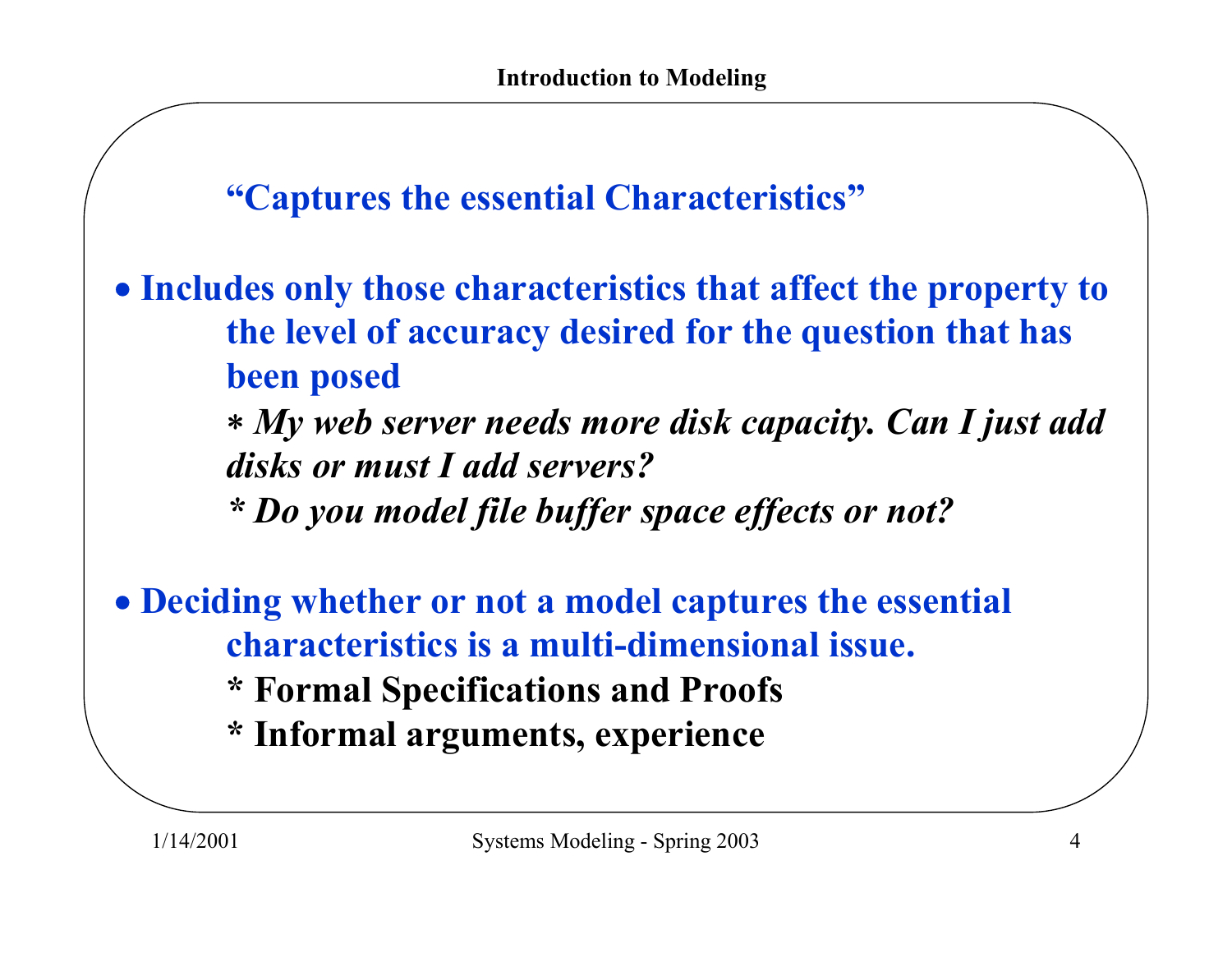```
"Can be evaluated"
```
**Values of metrics for the property of interest can be evaluated from the model.** • **Example: Performance of a web server What is metric for performance of a web server? What kind of model will yield the desired metrics? What are the available evaluation methods for the model representation? How will I know the accuracy of the values of the metrics? Validation?Verification?Example : Two processes are not writing a file at the same time. How specified? How verified?**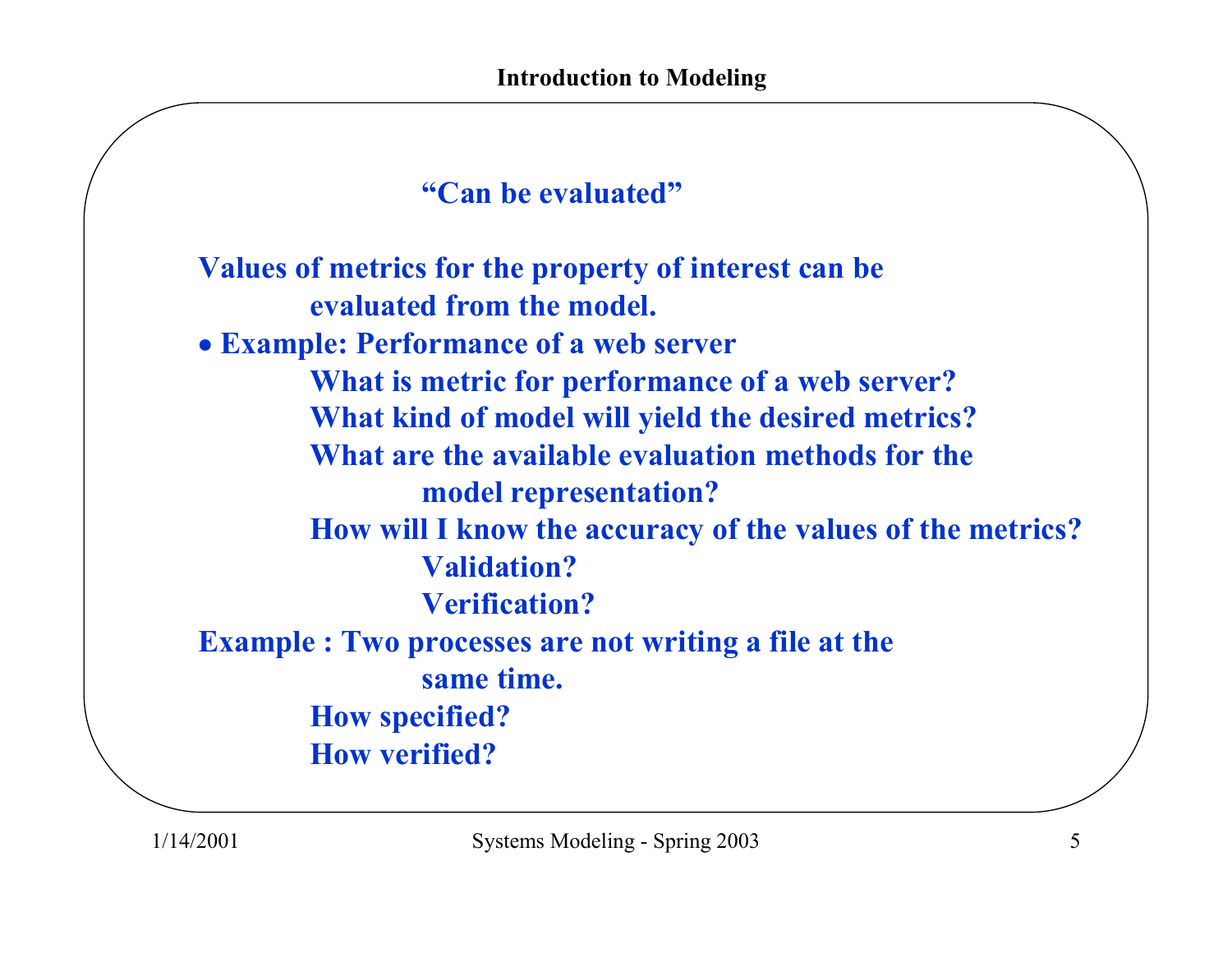# **What Is a Model?**

• **A representation of a system that is** <sup>∗</sup>*simpler* **than the actual system** <sup>∗</sup>*captures the essential* **characteristics** <sup>∗</sup>*can be evaluated for a specific property*

• **There is always an interaction among these three properties of a model.**

- **\*Faithfulness versus effort.**
- **\* Accuracy of evaluation versus effort.**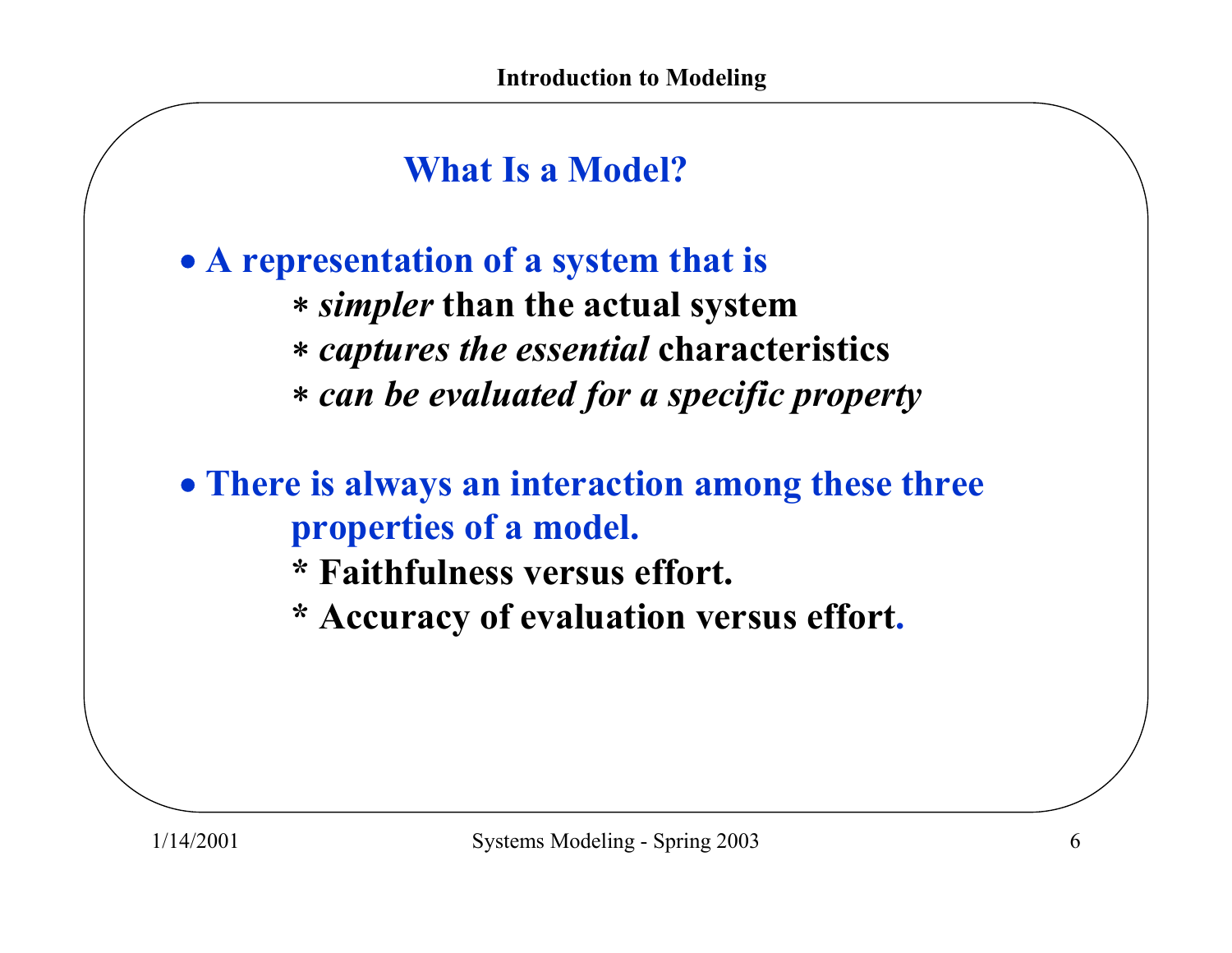## **Uses of Modeling**

**· System Planning Requirements Constraints· System Design Choice of Components Relationships among components Performance Availability Correctness· System Evaluation Performance Queuing Networks Simulation ModelsCorrectnessModel Checking Reliability Stochastic Modeling**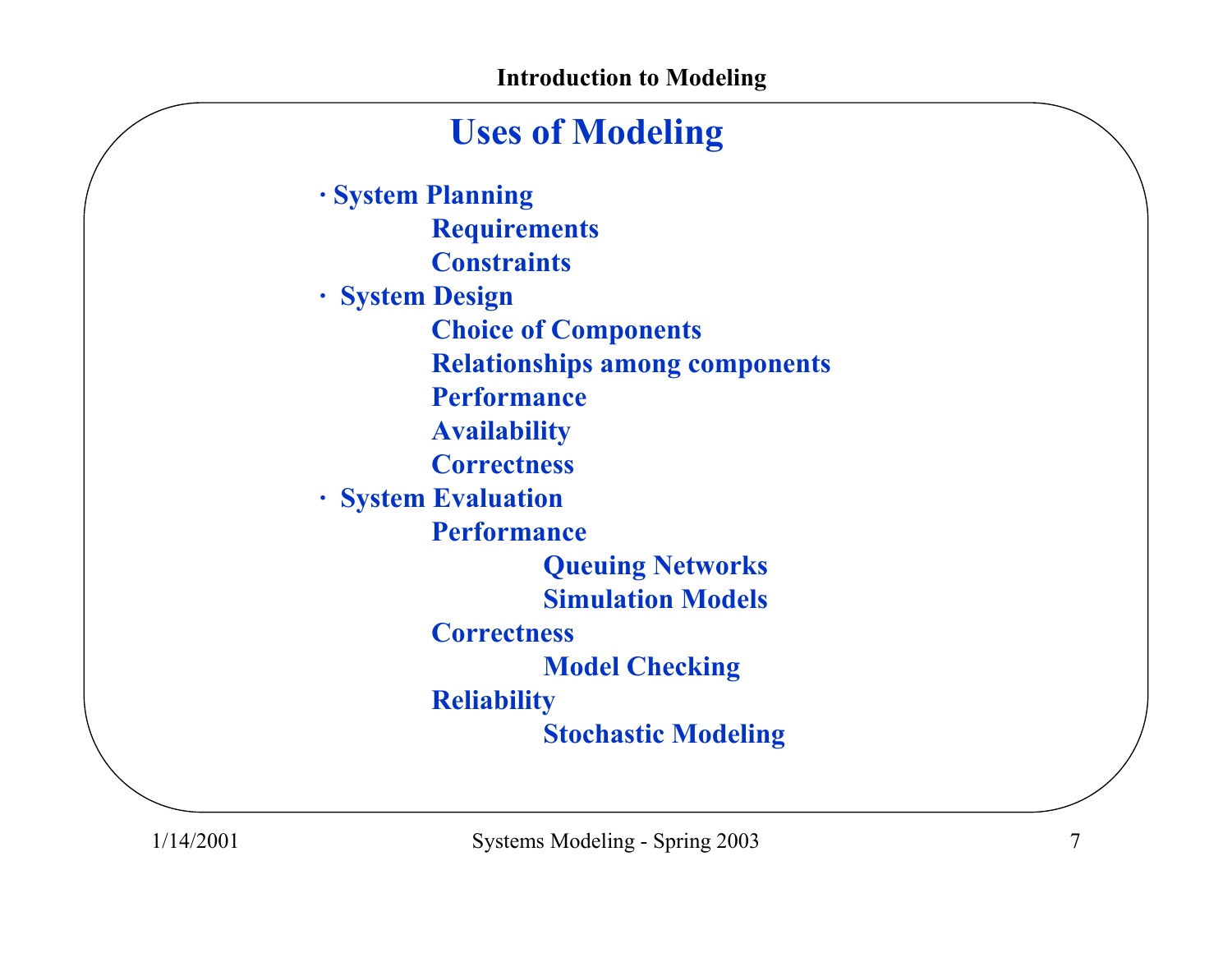## **The Modeling Process for an existing system.**

**Pose the Questions Define the Abstractions, Metrics and Parameters. Create the Model Gather and Analyze the Data Measure the system and parameterize the Model Verification/ValidationExplore the Parameter/Metric Space.**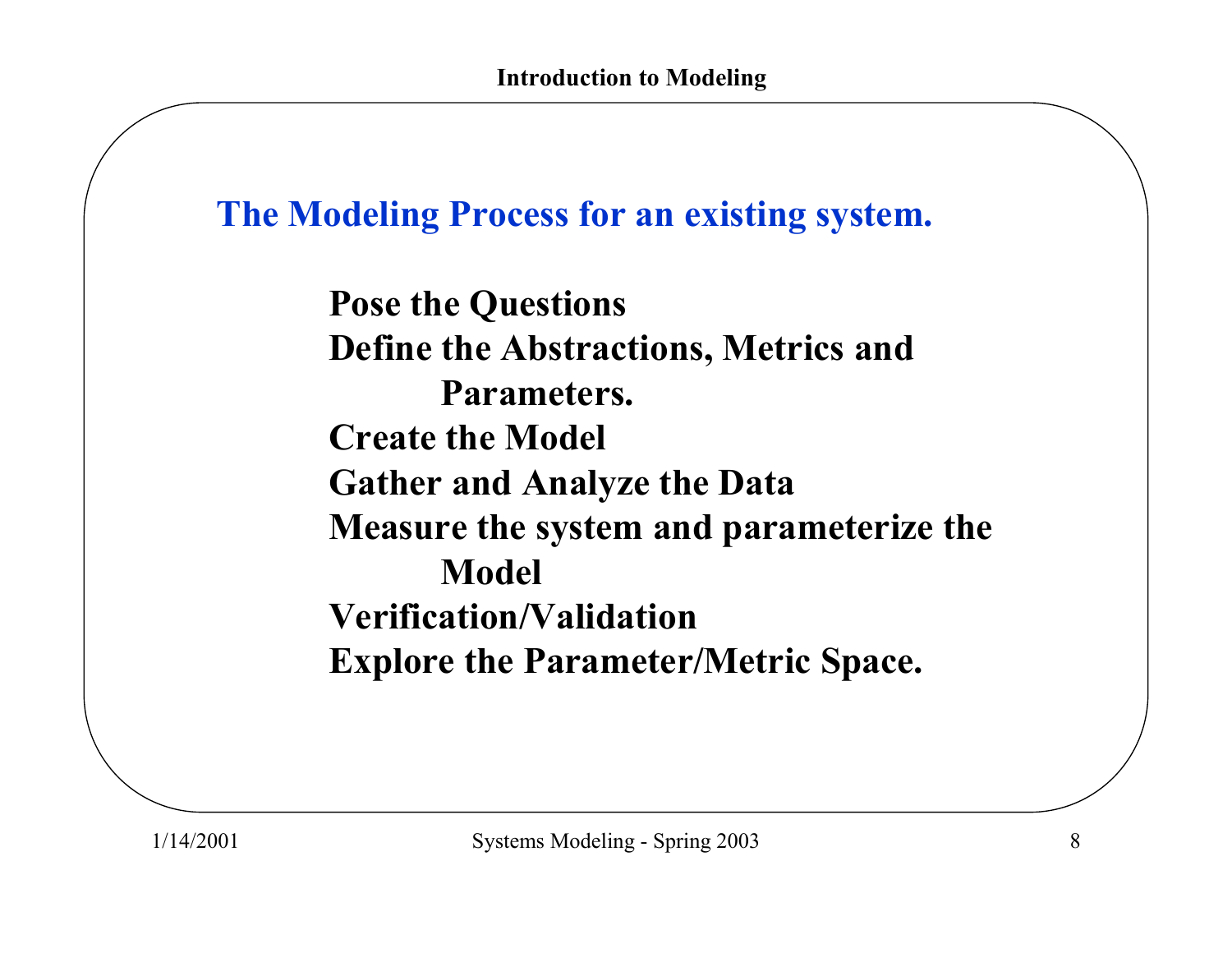**Modeling Process Example:**  • **Imagine we have a parallel application running on a dual processor and want to project performance on larger machines** • **Pose the Question/Define the Metric and the Parameters What will the speedup be on 8 processors? Metric - Speedup Parameters -Number of ProcessorsAre there hidden parameters?** • **Create the Model - Amdahl's Law** $S(f,N) = 1 / (f + (1-f)/N)$ **f is the serial fraction of the computation. N is the number of processors**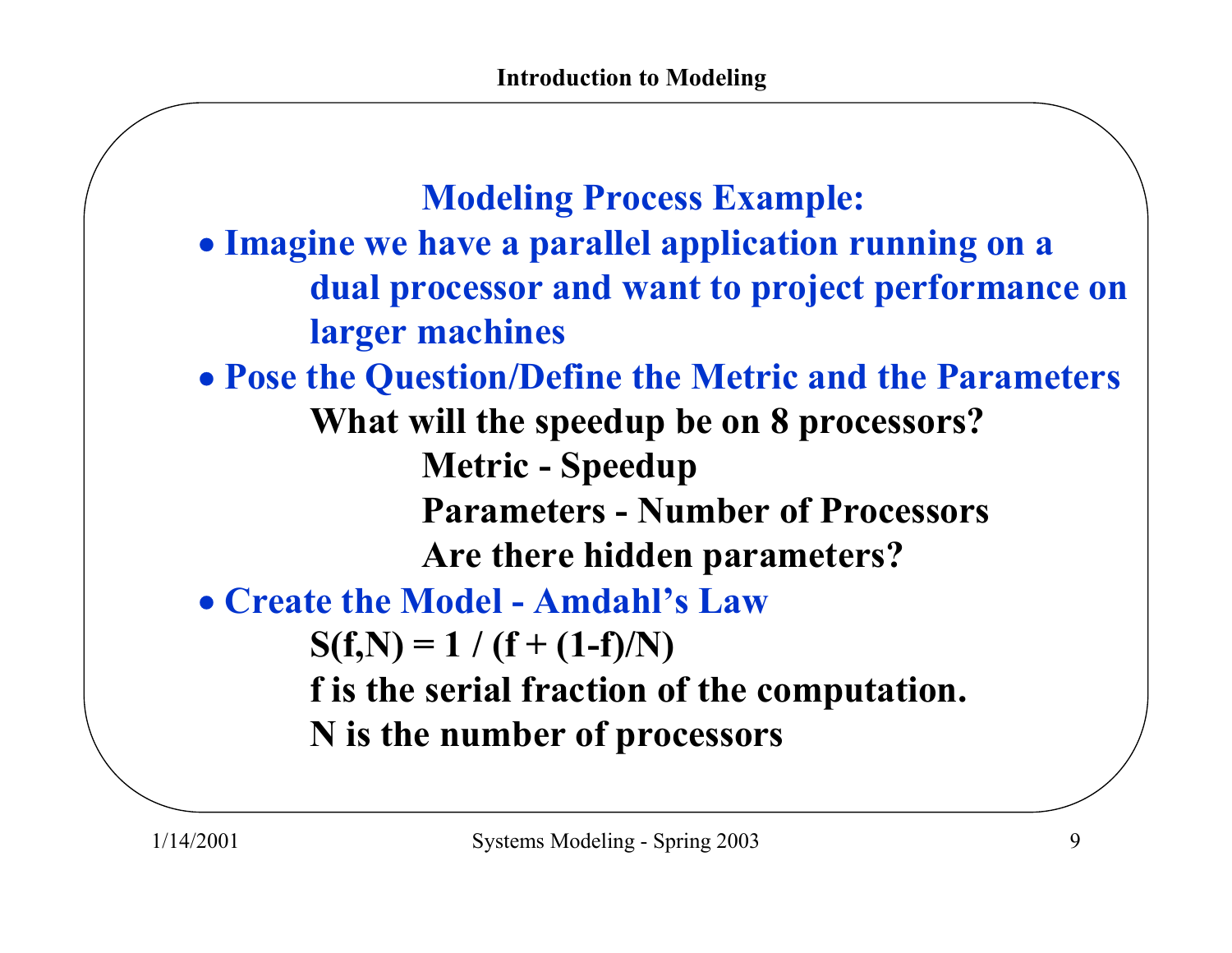**Modeling Process Example Continued:** • **Measure the system and parameterize the Model Suppose measured S(2) = 1.79. Then we deduce that f =0.12.** • **Verification/Validation Evaluation is not a problem. How good is the model? What factors are overlooked in Amdahl's Law?**• **Evaluate the Model for cases of interestN = 8** $S(8) = 1 / (0.12 + .88/8) = 4.35$ • **Sensitivity Analysis What is sensitivity of model to f?**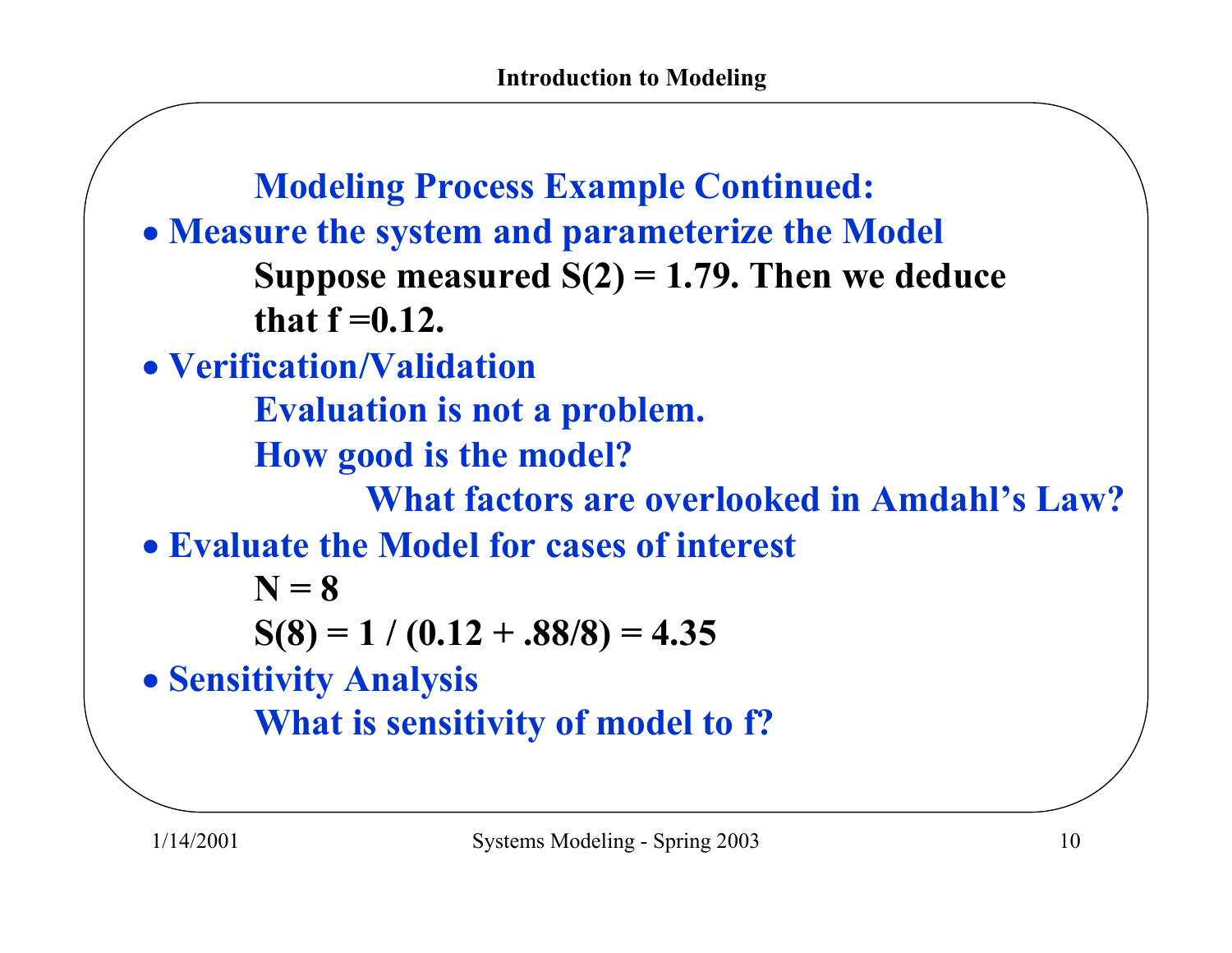#### **Pose the Question**

**The question posed strongly affects the kind of accuracy required for a performance study.**

**\*** *What will the response time be if the server is upgraded from a 500 MHz PII to a 933MHz PII?*

**· The model must give a single number to within X% of true value.**

**\*** *How much faster will the 933 MHz system be than the current system?*

**· If model underestimates response time by 20% on both the original and the pro jected systems, answer will still be exact**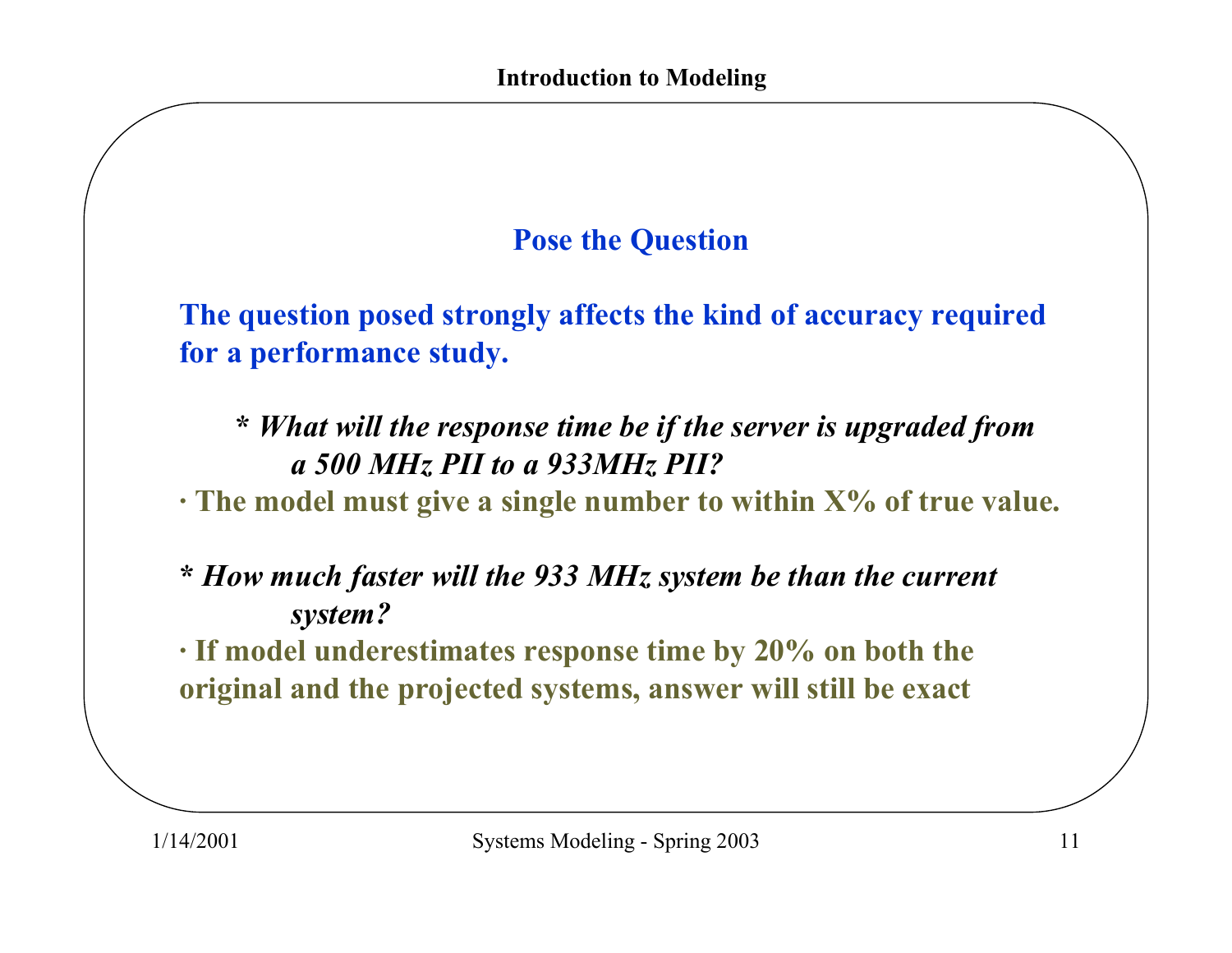# **Pose the Question**

<sup>∗</sup>**Is the 933 MHz system faster than the original?** • **Suppose the model says "yes" and real system in fact has response times that are 80% of the original system.** 

**Let** α **be the modeling error in the modified system and** β **be the modeling error in the existing system.**

**< 1**

**Modeled performance system projected**

**-----------------------------------------------**

**Modeled performance system existing** ( $\alpha$  \*0.8) /β < 1 α /β < 1.25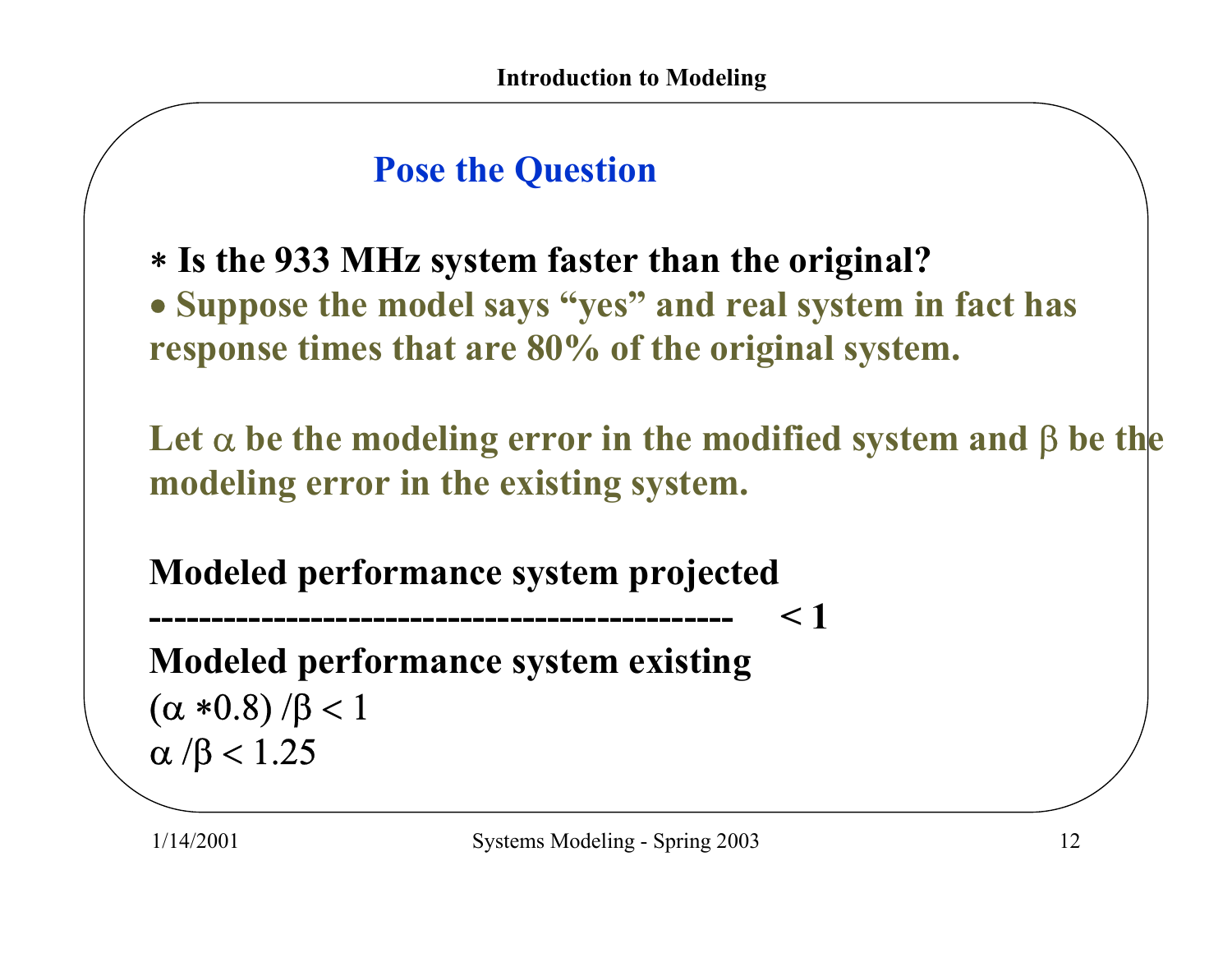# **Pose the Question**

•**For performance studies, comparing several alternatives to each other is much easier than other sorts of questions.**

• **On the other hand, you don't know what the true answers are, and your confidence that the model is behaving accurately in a comparative sense typically decreases as your suspicion about the absolute error grows.**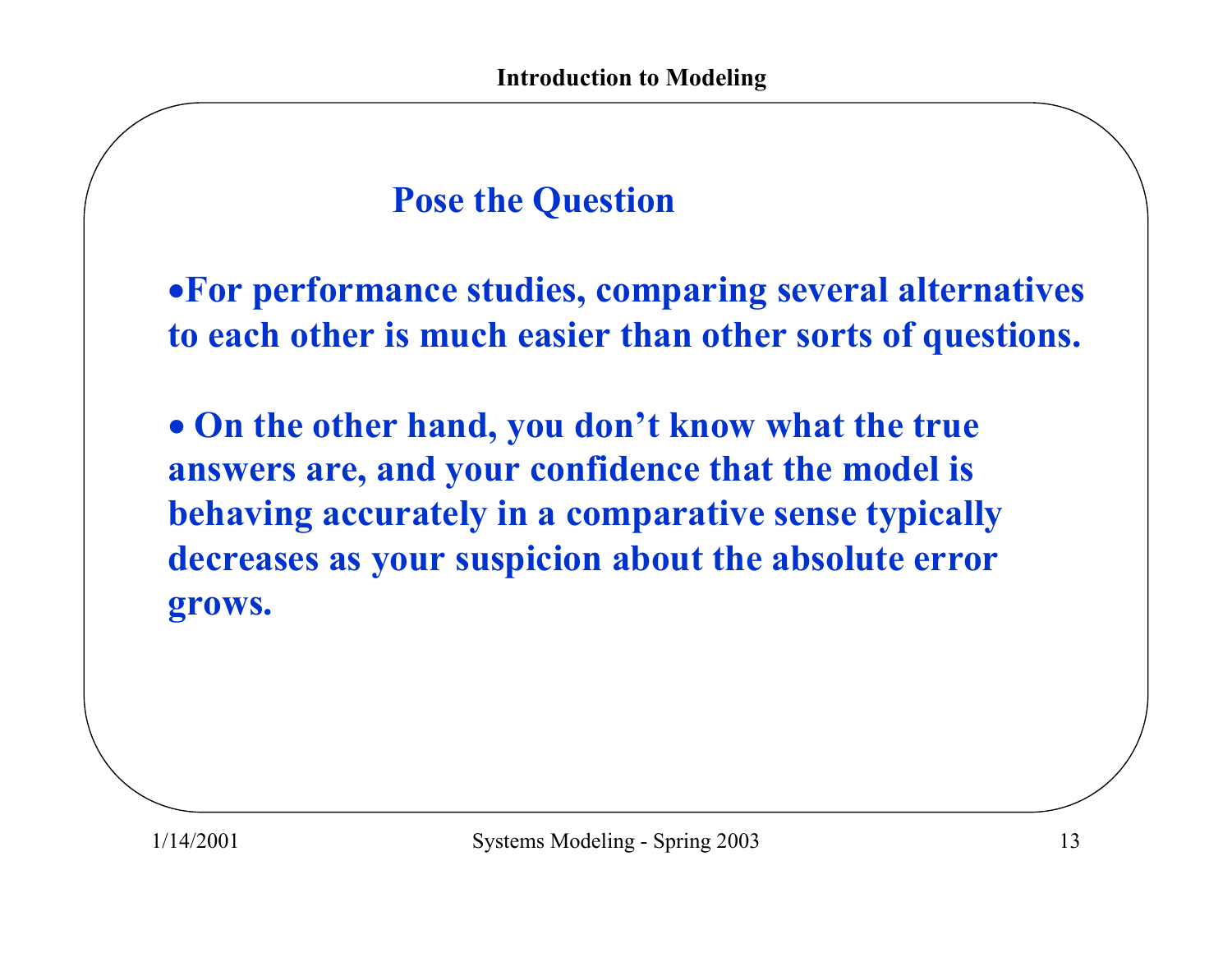#### **Create the Model**

- **·** *"How is the model represented?"* **versus** *"How is the model evaluated?"*
- **· These two are often intimately intertwined (and/or confused)**

| <b>Representation</b>        | <b>Property</b>    | <b>Evaluation</b>       |
|------------------------------|--------------------|-------------------------|
| <b>System similar to the</b> | <b>Performance</b> | <i>Measurement</i> or   |
| projected system             |                    | <b>Benchmarking</b>     |
| Arbitrary set of equations.  | <b>Performance</b> | <b>Analytic model</b>   |
| <b>Arbitrary software</b>    | <b>Performance</b> |                         |
| description                  | <b>or</b>          | <b>Simulation model</b> |
| of system behavior           | <b>Correctness</b> |                         |
| (state changes).             |                    |                         |
| Abstract state machine model | <b>Correctness</b> | <b>Model checking</b>   |
|                              |                    |                         |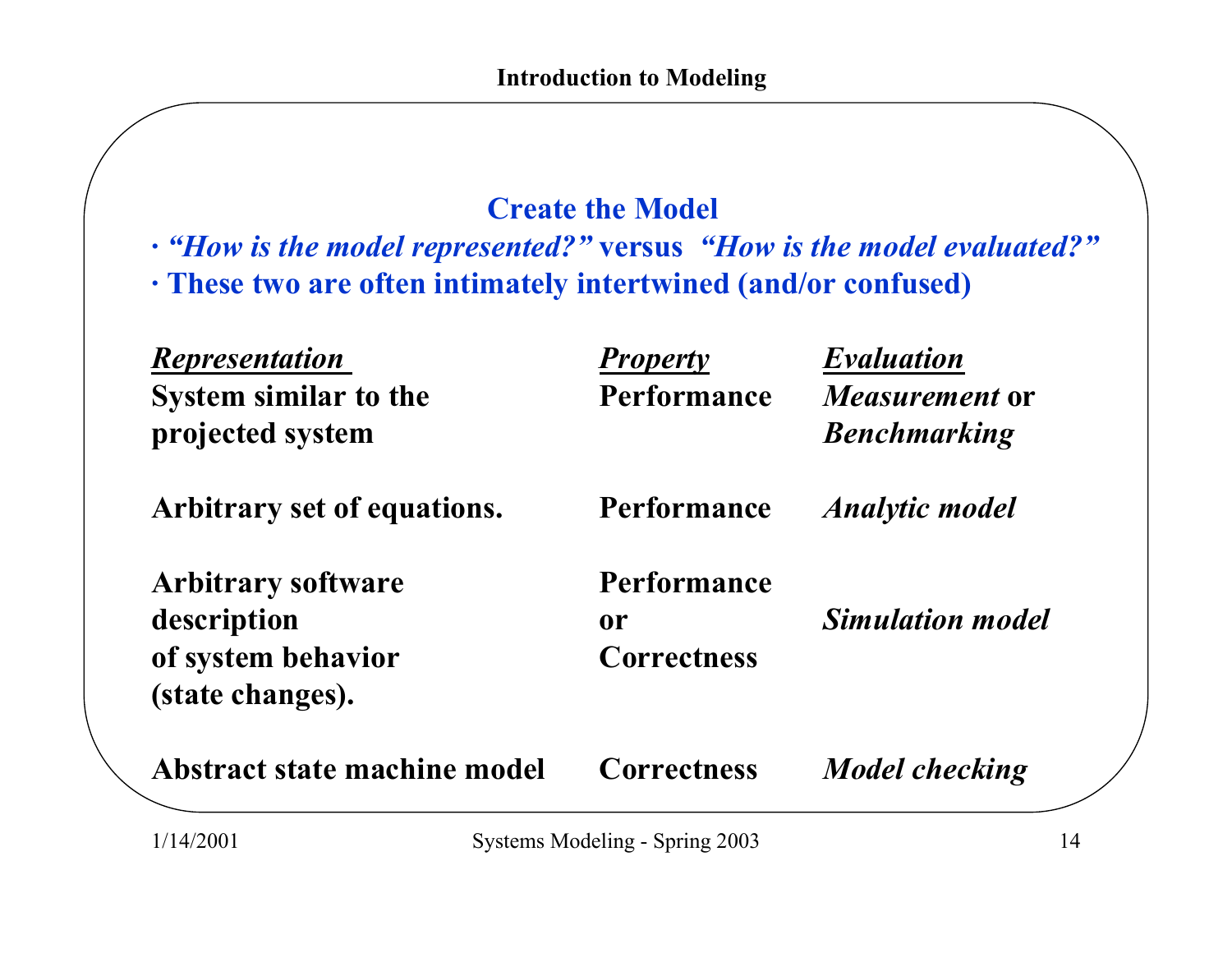# **Create the Model**

•**Higher-level description languages can be useful**

- <sup>∗</sup>**More convenient expression**
- <sup>∗</sup>**Provide some structure for thinking about how to model the system**
- ∗ **Determine what needs to be measured**
- ∗ **"Canned evaluations"**

• **As always, there is a trade-off between convenience and generality: the more tailored a model description language is to the environment, the easier it is to apply there, but the more difficult it is to use for anything else**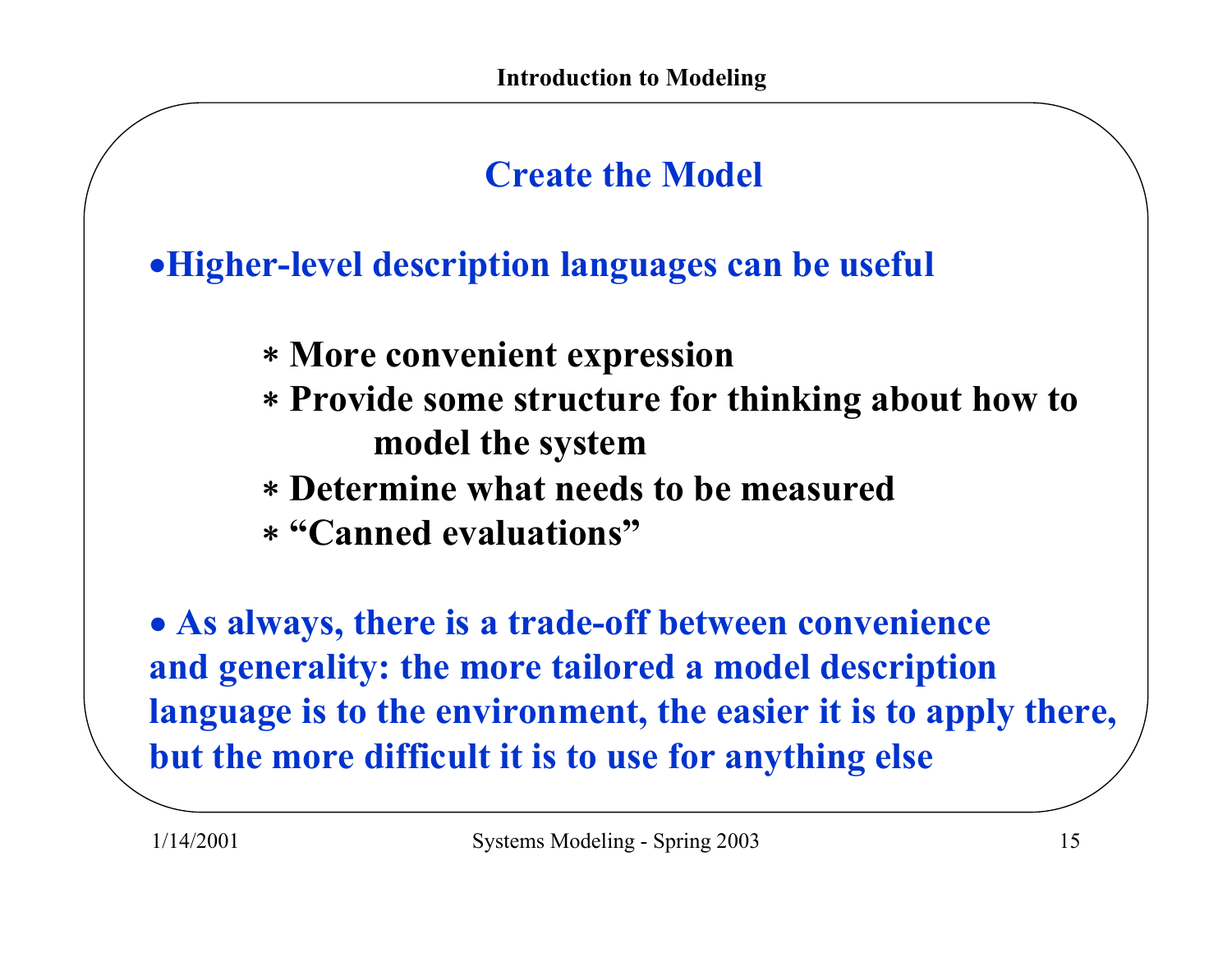**Model Description Representations**

• **We're going to look at three abstract representations of systems - queuing models, Petri nets and abstract state models.**

•**Only the briefest introductions here - just enough to have some common vocabulary until we look at these topics in more detail**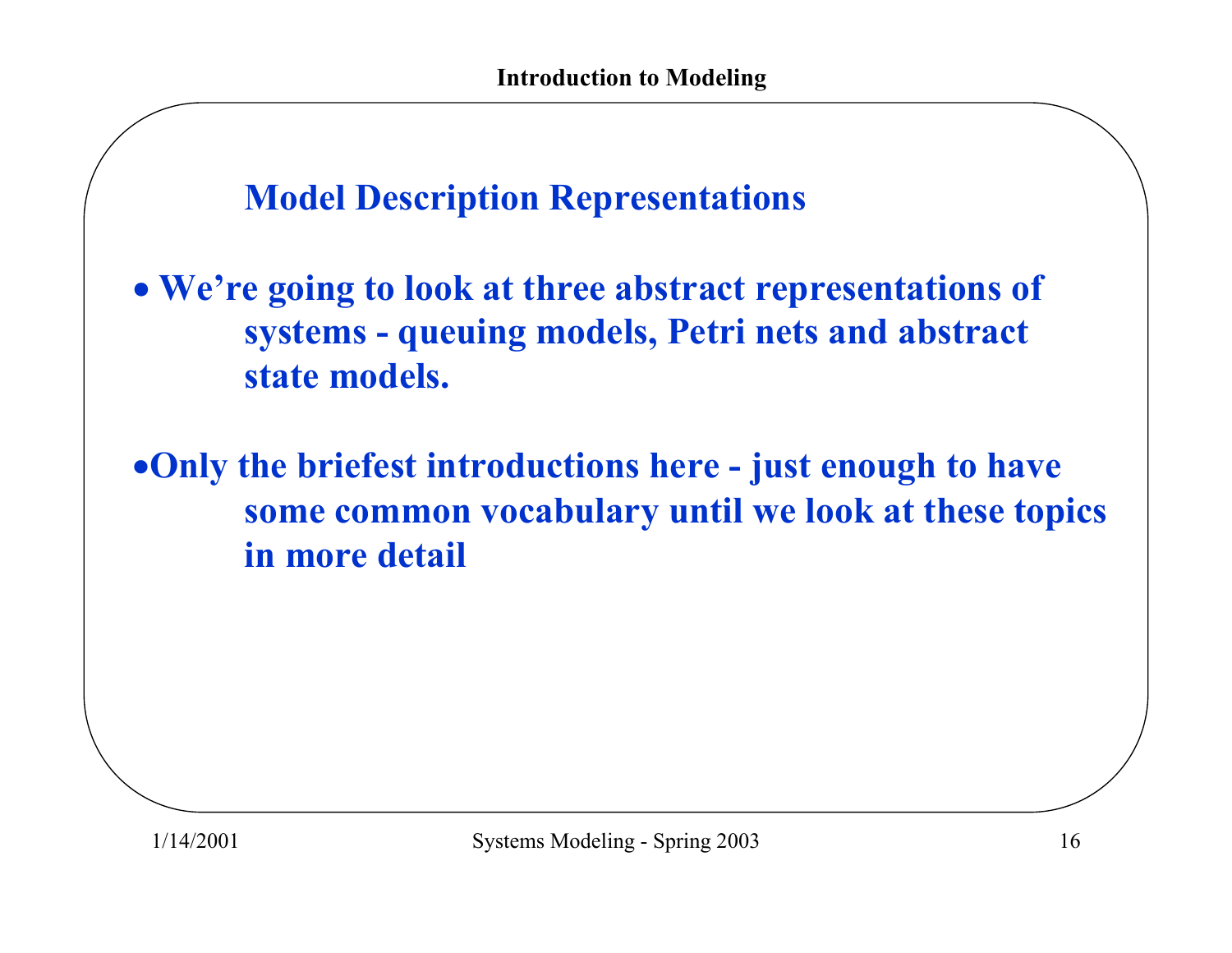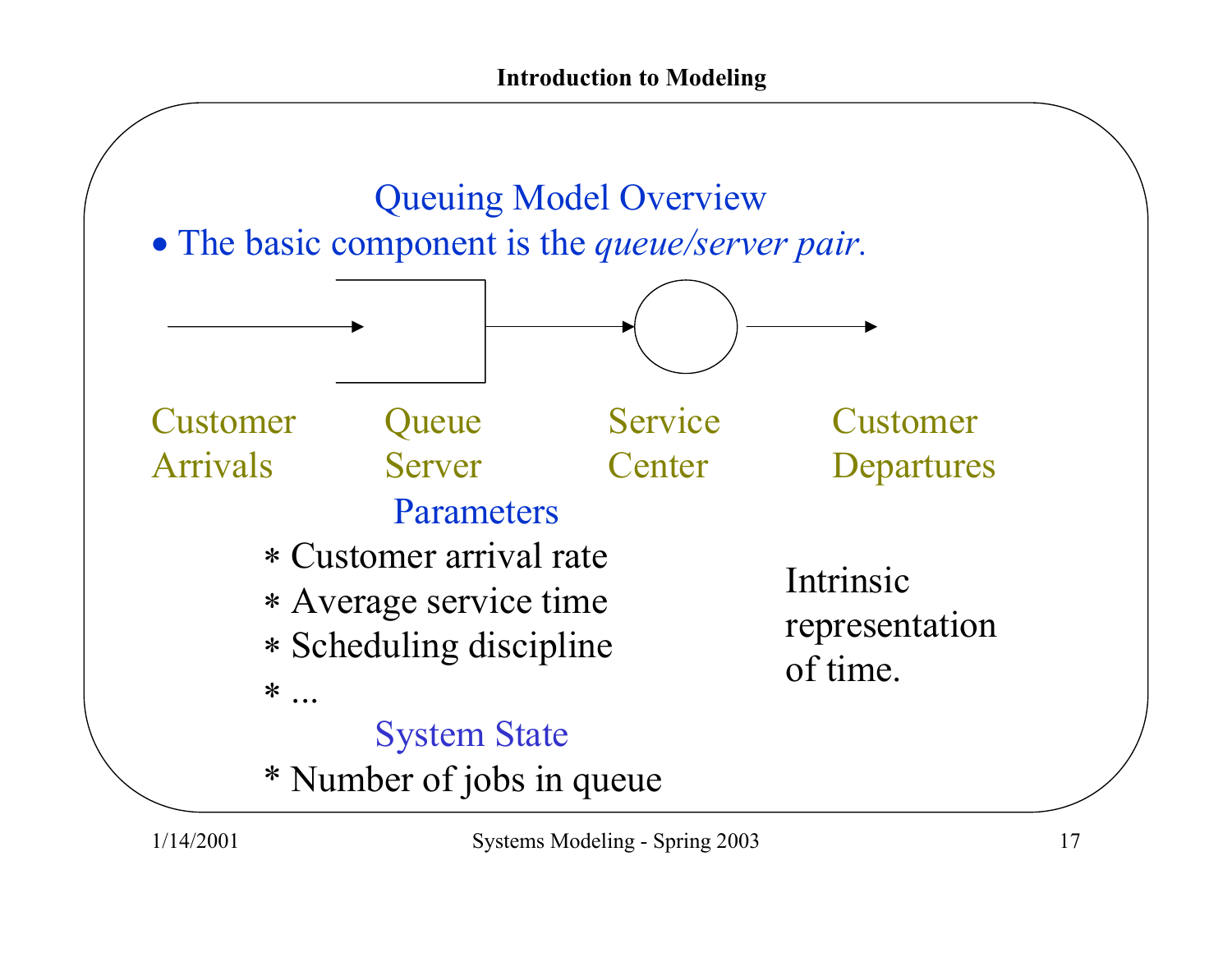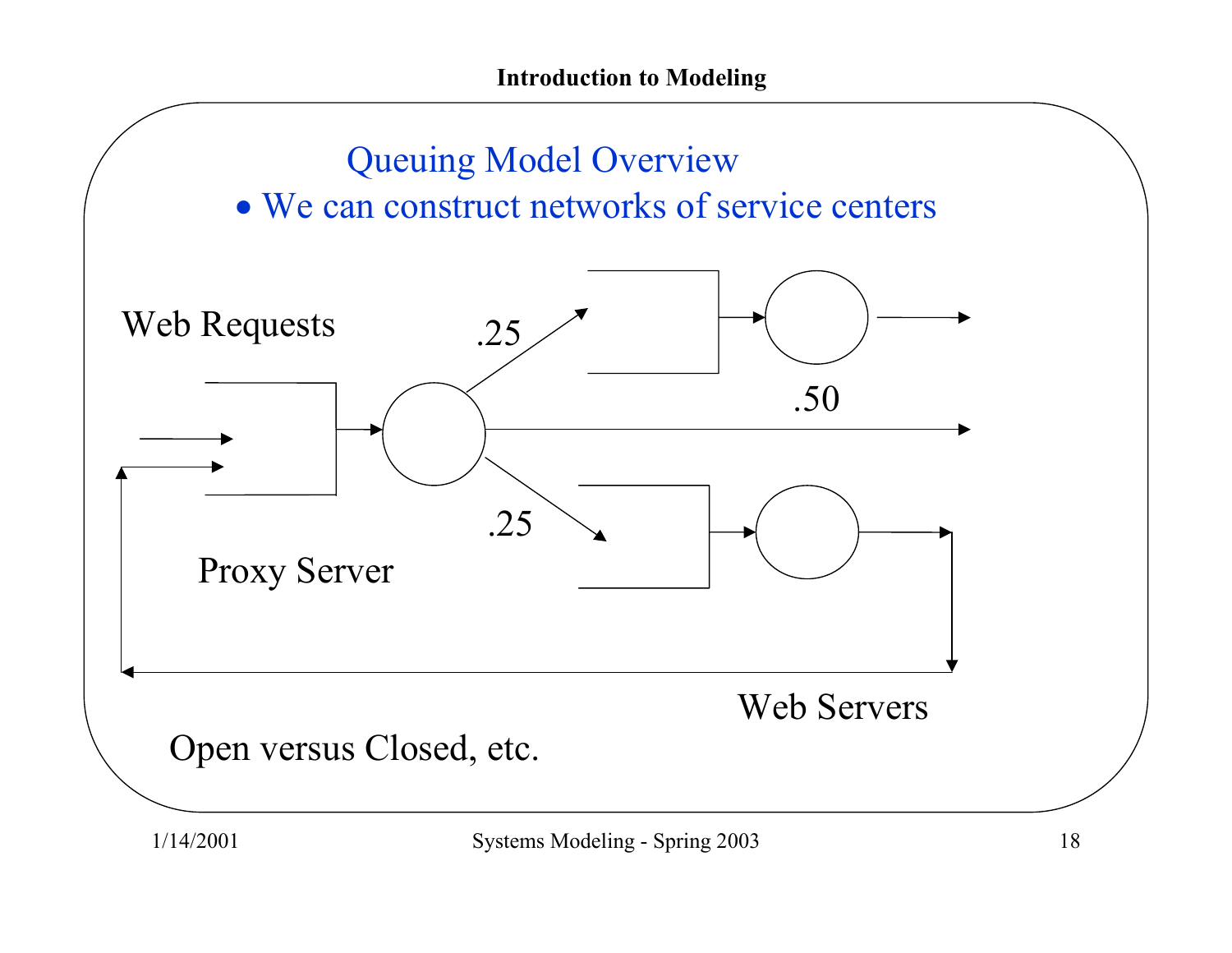

separately.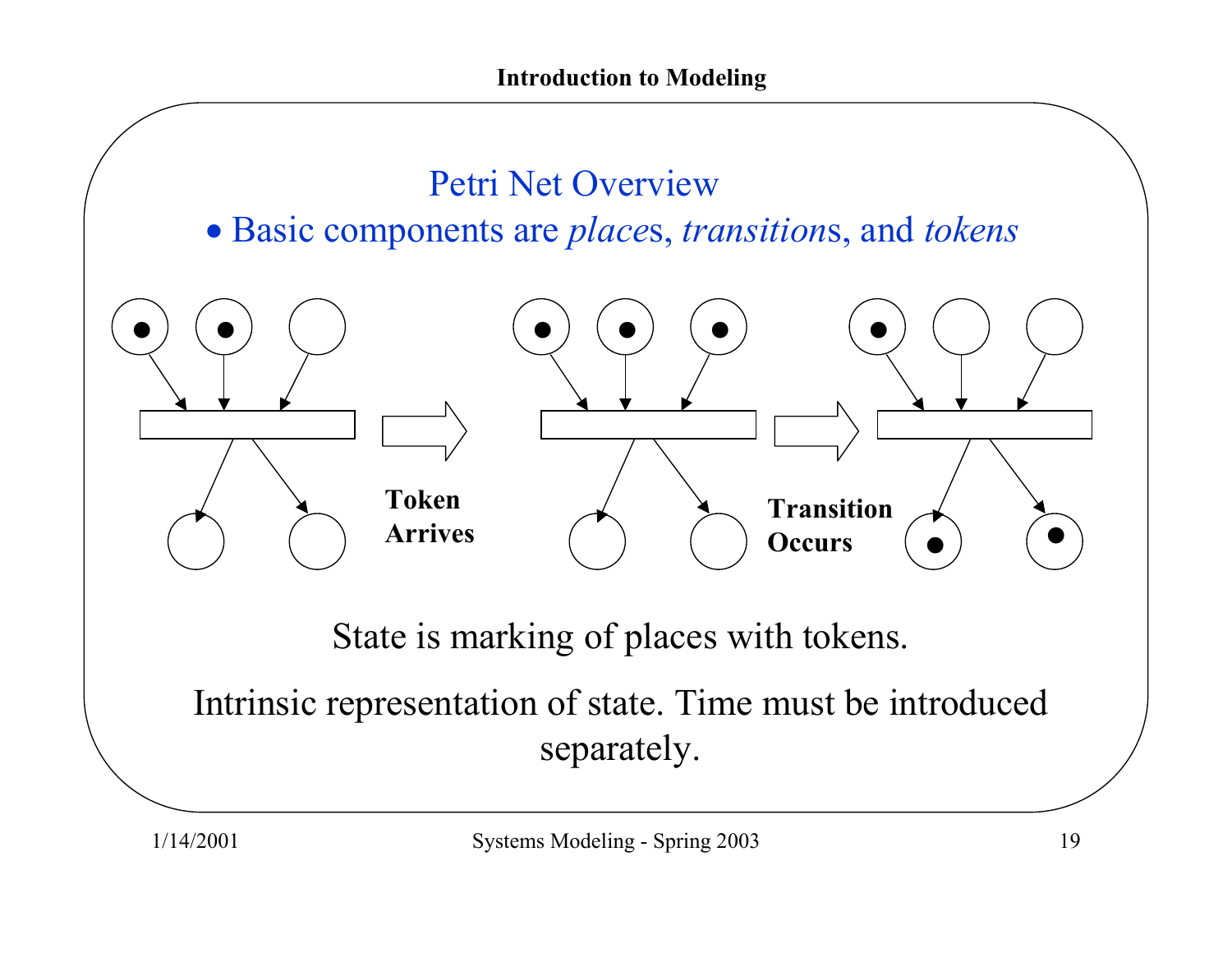

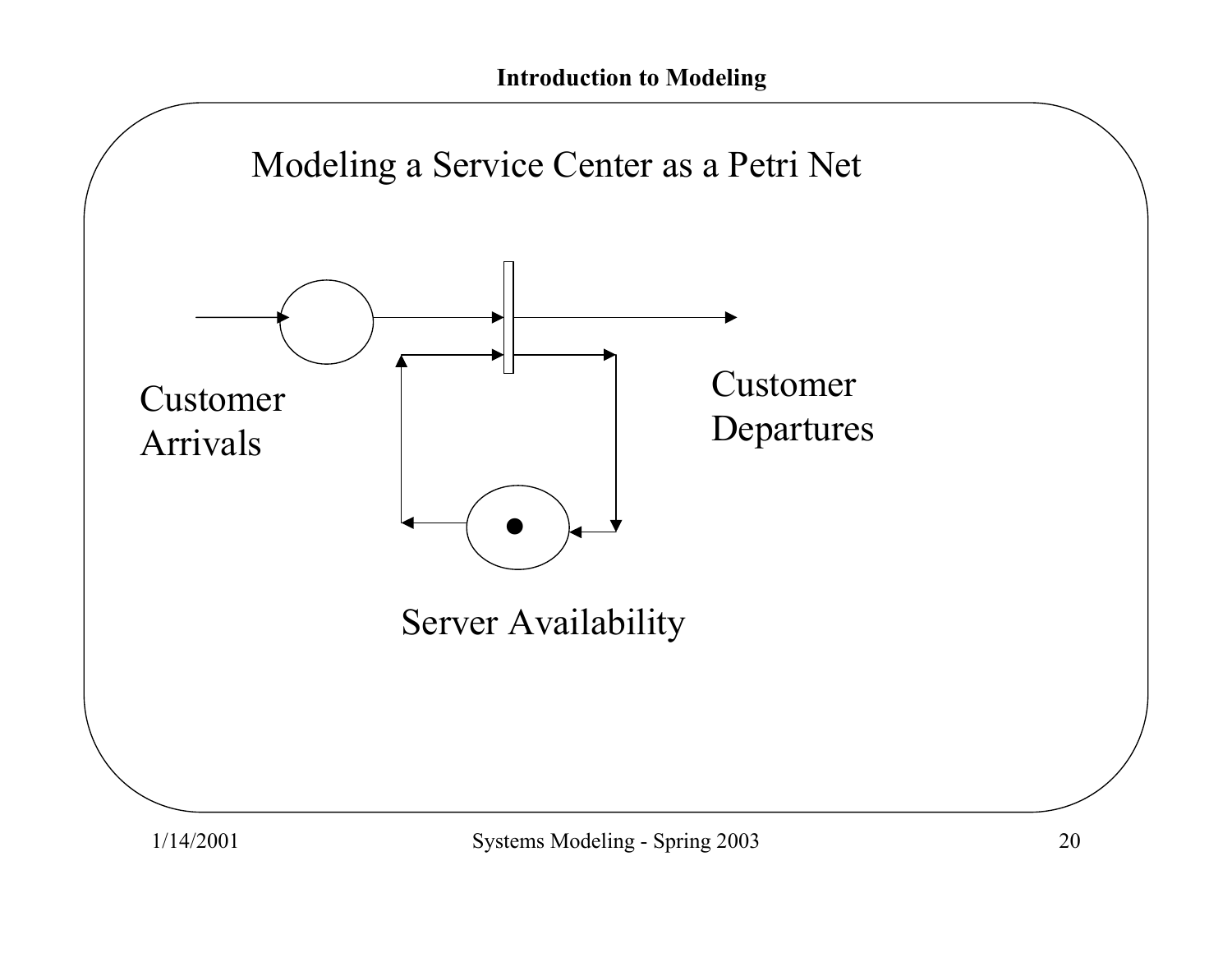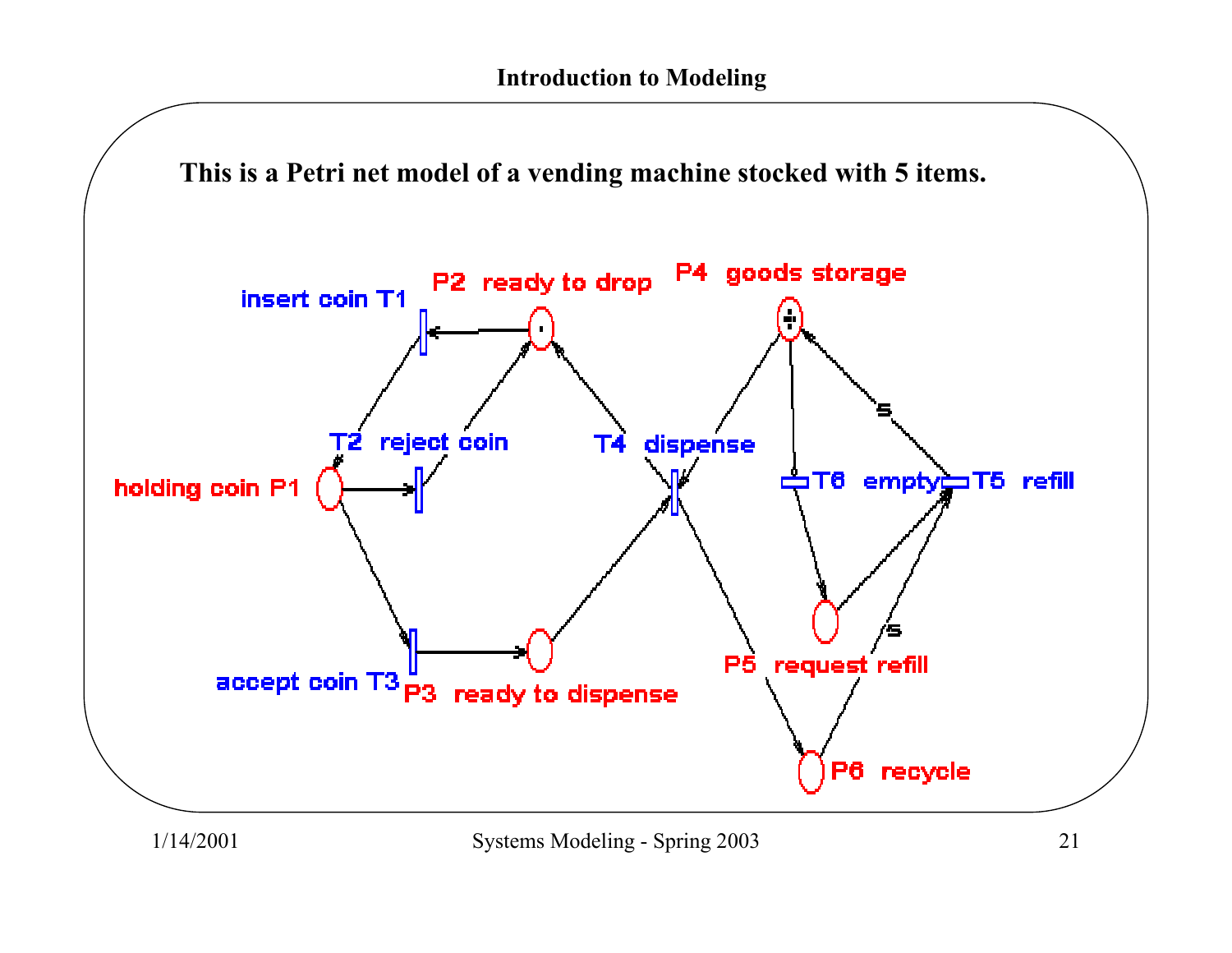#### **Three Ways to Introduce Time Into Petri Nets**

**1. Firing Times - Associate a time delay with each transition. A transition once enabled, removes the tokens from its input places but does not fill the output arcs until the delay period has expired.**

**2. Holding Times - Tokens in output places have a delay associated with them. A token cannot be used to enable a transition until its delay period has expired. The delay period can be set by the creating transition or the holding place.**

**3. Enabling Times - A time delay is imposed between enabling and firing. A transition, once enabled, does not execute at all until the delay period has elapsed.**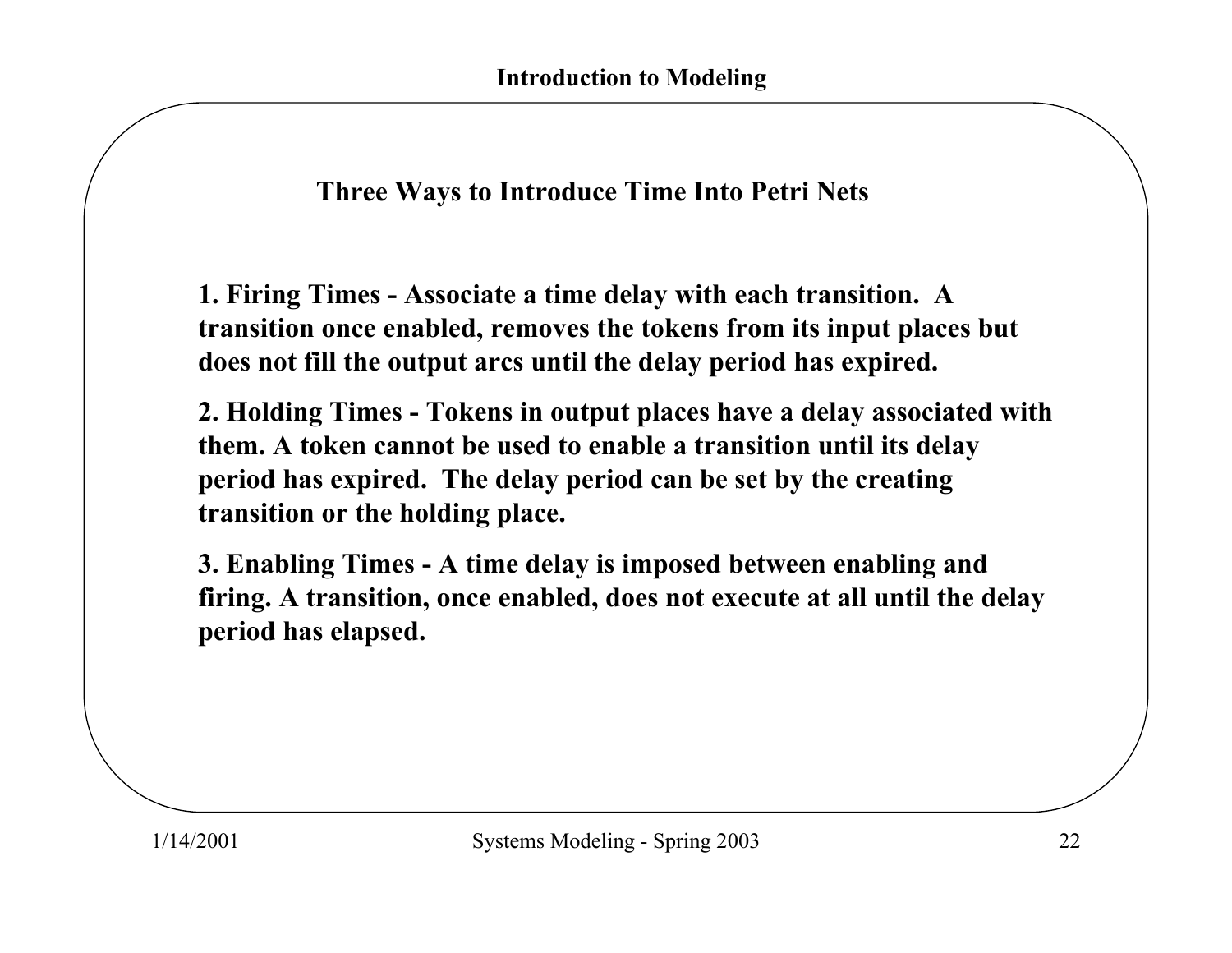## Abstract State Machines

Assume the execution behavior of a system can be specified as an interacting set of state machines exchanging events.

> 1. Abstract the functional behavior. Retain only the times taken to execute a function. – Performance models

2. Abstract the functional behavior. Retain only the times to execute a function. Add specifications for probability of failure of a component. – Reliability models.

3. Abstract the system to be a system with a finite number of states. – Functional correctness models.